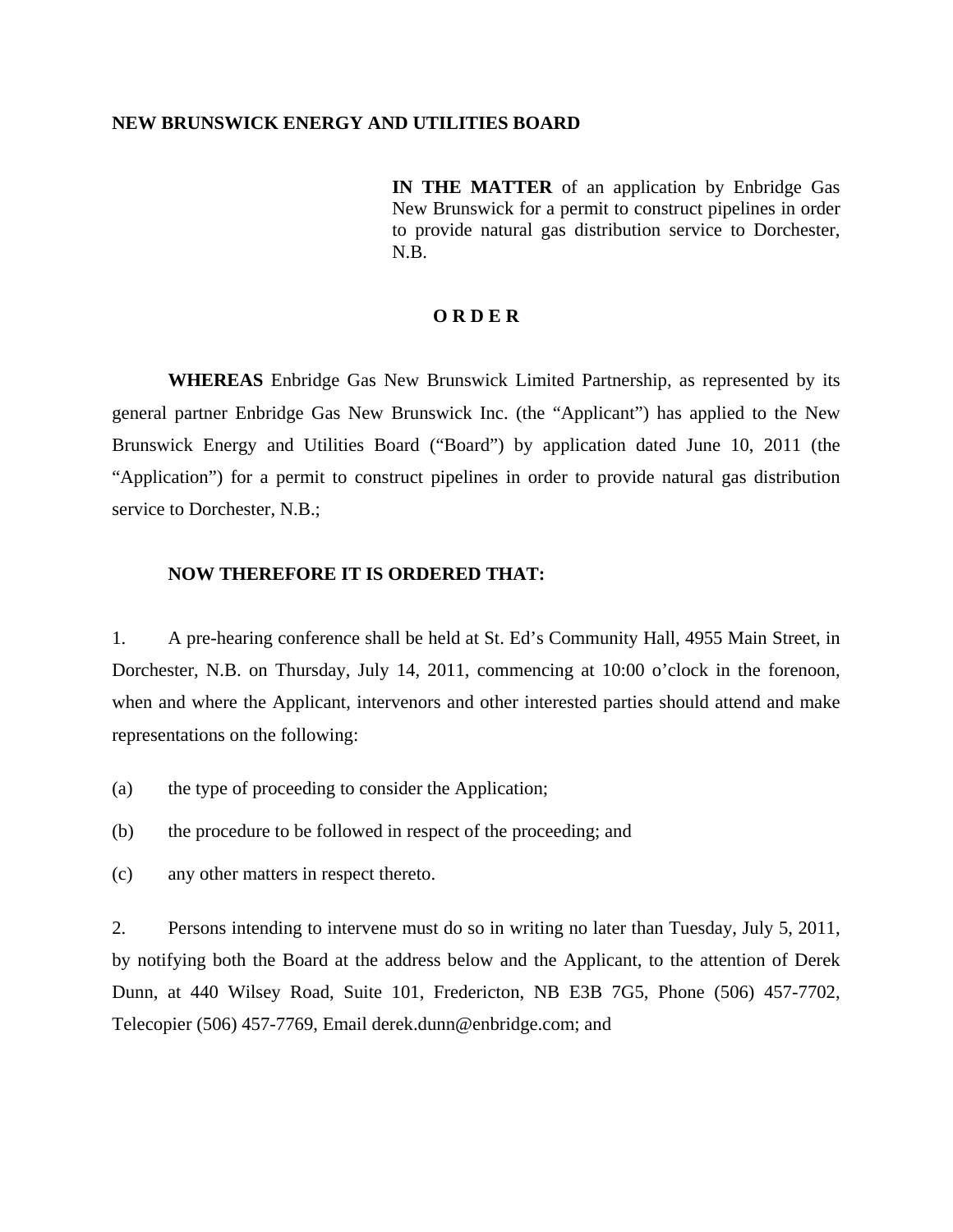- (a) state whether the person intends to appear at the pre-hearing conference and the official language in which the person wishes to be heard;
- (b) set out the name of the person and any authorized representative of the person and the mailing address, address for personal service, telephone number and any other telecommunications numbers of the person or the person's authorized representative;
- (c) establish that the person's interest justifies intervenor status in the proceeding; and
- (d) state the issues that the person intends to address in the proceeding or, where the person does not intend to participate actively in the proceeding, state the reasons why the person's interest justifies intervenor status in the proceeding.

3. Persons who do not wish to formally intervene but who wish to make comments to the Board regarding the proceeding must do so in writing by notifying the Board at the address below and the Applicant at the address in paragraph 2 above, on or before Tuesday, July 5, 2011, of their intent to file a letter of comment.

4. The Application and additional information provided to the Board in support of the Application, together with a copy of this Order, be placed on file for examination by interested parties, during normal business hours, at the office of the Board in Saint John, N.B., at the office of the Applicant in Fredericton, N.B. and at the municipal office of the Village of Dorchester, N.B. not later than 5:00 p.m. on Friday, June 24, 2011.

5. The Applicant may bring a motion at the pre-hearing conference requesting that the prehearing conference be converted to a final hearing.

6. Notice of the date for the holding of the pre-hearing conference in respect of the Application be published in the form or substantially in the form attached hereto marked "A", in the English language, once in each of the Sackville Tribune Post, the Telegraph Journal and the Times and Transcript on or before Friday, June 24, 2011.